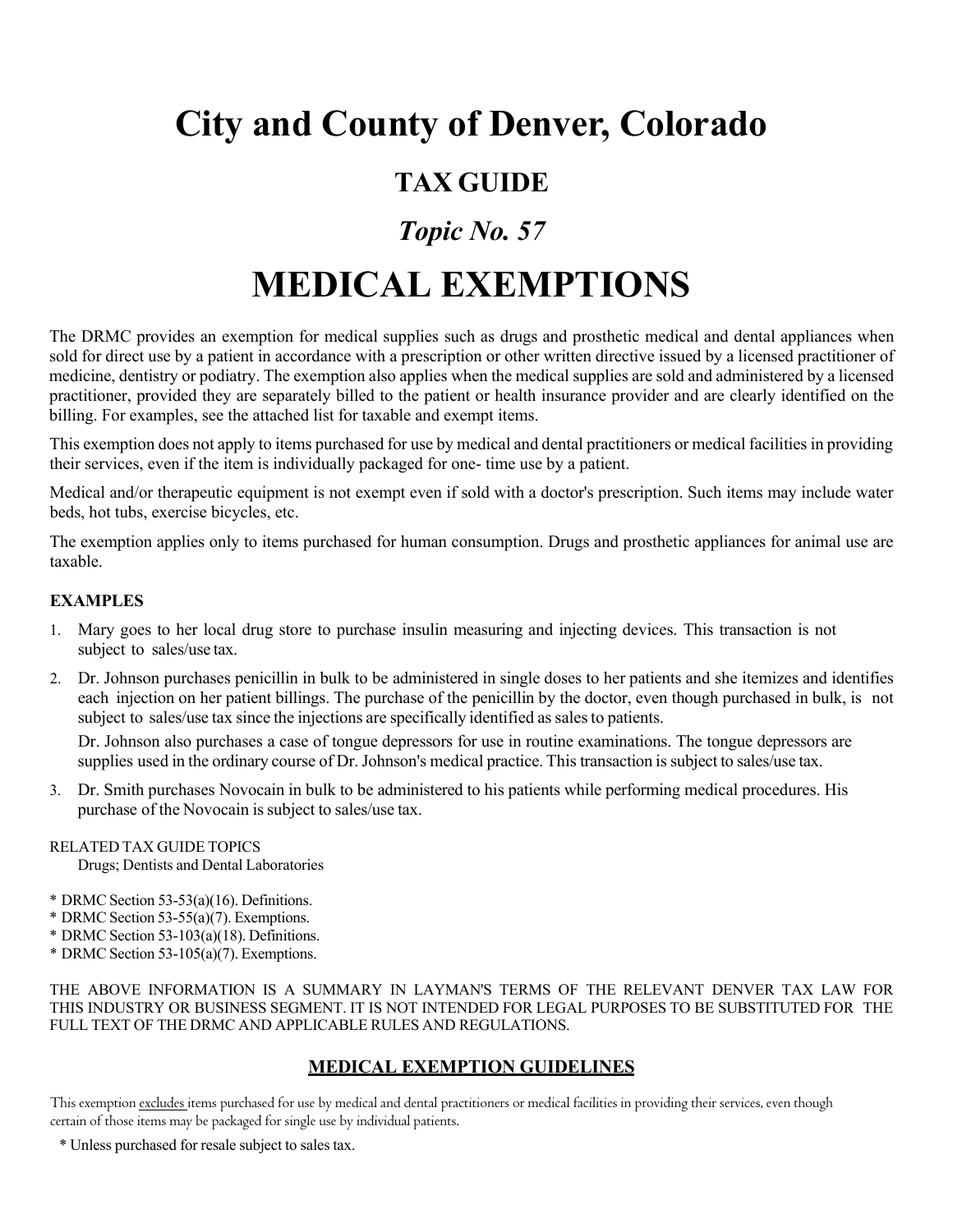### BLOOD OR URINE TESTS

| Chemstrip         | X |  |
|-------------------|---|--|
| Dextrstix         | X |  |
| Flu test kits     | X |  |
| Glucostix         | X |  |
| Hematest          | X |  |
| Microstix         | X |  |
| Mono Dri Dot Test | X |  |
| (Mononucleosis)   | X |  |
| Multistix         | X |  |
| Pregnosticon Test | X |  |
| Rhuemonolicon     | X |  |
|                   |   |  |

Denver has a specific exemption for insulin and insulin measuring and injecting devices. Tests that measure blood sugar are not exempt.

| <b>DRUGS</b>               |   |                                                                                                                                            |
|----------------------------|---|--------------------------------------------------------------------------------------------------------------------------------------------|
| Antibiotics                |   |                                                                                                                                            |
| Hydration                  |   | Exempt only if separately stated on the patient's bill and sold for<br>the direct personal use of a specific individual in accordance with |
| Pain management            | л | a written directive issued by a licensed practitioner. Otherwise,                                                                          |
| Total parenteral nutrition | л | taxable unless purchased for resale subject to sales tax.                                                                                  |
| Miscellaneous drugs        |   |                                                                                                                                            |

#### **SUPPLIES**

| Adhesive tape                                           | X                         |              |                                                                                                                                                                                                     |
|---------------------------------------------------------|---------------------------|--------------|-----------------------------------------------------------------------------------------------------------------------------------------------------------------------------------------------------|
| Admission kits                                          | X                         |              |                                                                                                                                                                                                     |
| Adult diapers                                           | X                         |              |                                                                                                                                                                                                     |
| Air Compressors (respiratory therapy)                   | X                         |              |                                                                                                                                                                                                     |
| Alternating pressure pumps/pads                         | $\overline{\mathrm{X}}$   |              |                                                                                                                                                                                                     |
| Apnea monitors                                          | $\mathbf X$               |              |                                                                                                                                                                                                     |
| Aspirators and suction equipment                        | X                         |              |                                                                                                                                                                                                     |
| <b>Baby</b> powder                                      | X                         |              |                                                                                                                                                                                                     |
| <b>Bandages</b>                                         | X                         |              |                                                                                                                                                                                                     |
| Bath bench                                              | $\mathbf X$               |              |                                                                                                                                                                                                     |
| Bath oil                                                | $\mathbf{X}$              |              |                                                                                                                                                                                                     |
| Beds - see Hospital beds                                |                           |              |                                                                                                                                                                                                     |
| Blood - human (whole, plasma, products,<br>derivatives) |                           | $\mathbf{X}$ | Specific exemption DRMC 53-53(a)(16), 53-55(a)(7)                                                                                                                                                   |
| Boot cradle                                             | X                         |              |                                                                                                                                                                                                     |
| Braces (orthopedic)                                     | $\overline{X}$            |              | Exempt as a prosthetic device (as defined below) only when sold                                                                                                                                     |
|                                                         |                           |              | for the direct personal use of a specific individual (separately<br>stated on the sales invoice) in accordance with a written directive<br>issued by a licensed practitioner.                       |
| Breast pump                                             | $\mathbf X$               |              |                                                                                                                                                                                                     |
| Canes                                                   | X                         |              |                                                                                                                                                                                                     |
| Casting materials                                       | $\overline{X}$            |              |                                                                                                                                                                                                     |
| Catheters                                               | X                         |              |                                                                                                                                                                                                     |
| Chap stick                                              | $\mathbf{X}$              |              |                                                                                                                                                                                                     |
| Cidex solution                                          | $\boldsymbol{\mathrm{X}}$ |              |                                                                                                                                                                                                     |
| Commodes                                                | $\overline{\mathrm{X}}$   |              |                                                                                                                                                                                                     |
| Contact lenses (corrective)                             | $\overline{\mathrm{X}}$   |              | Exempt only when sold for the direct personal use of a specific<br>individual (separately stated on the sales invoice) in accordance<br>with a written directive issued by a licensed practitioner. |
| Continuous pressure motion machine                      | X                         |              |                                                                                                                                                                                                     |
| Cotton balls                                            | $\mathbf X$               |              |                                                                                                                                                                                                     |
| CPAPS (adult apnea monitor)                             | $\mathbf{X}$              |              | Exempt only when sold for the direct personal use of a specific<br>individual (separately stated on the sales invoice) in accordance<br>with a written directive issued by a licensed practitioner. |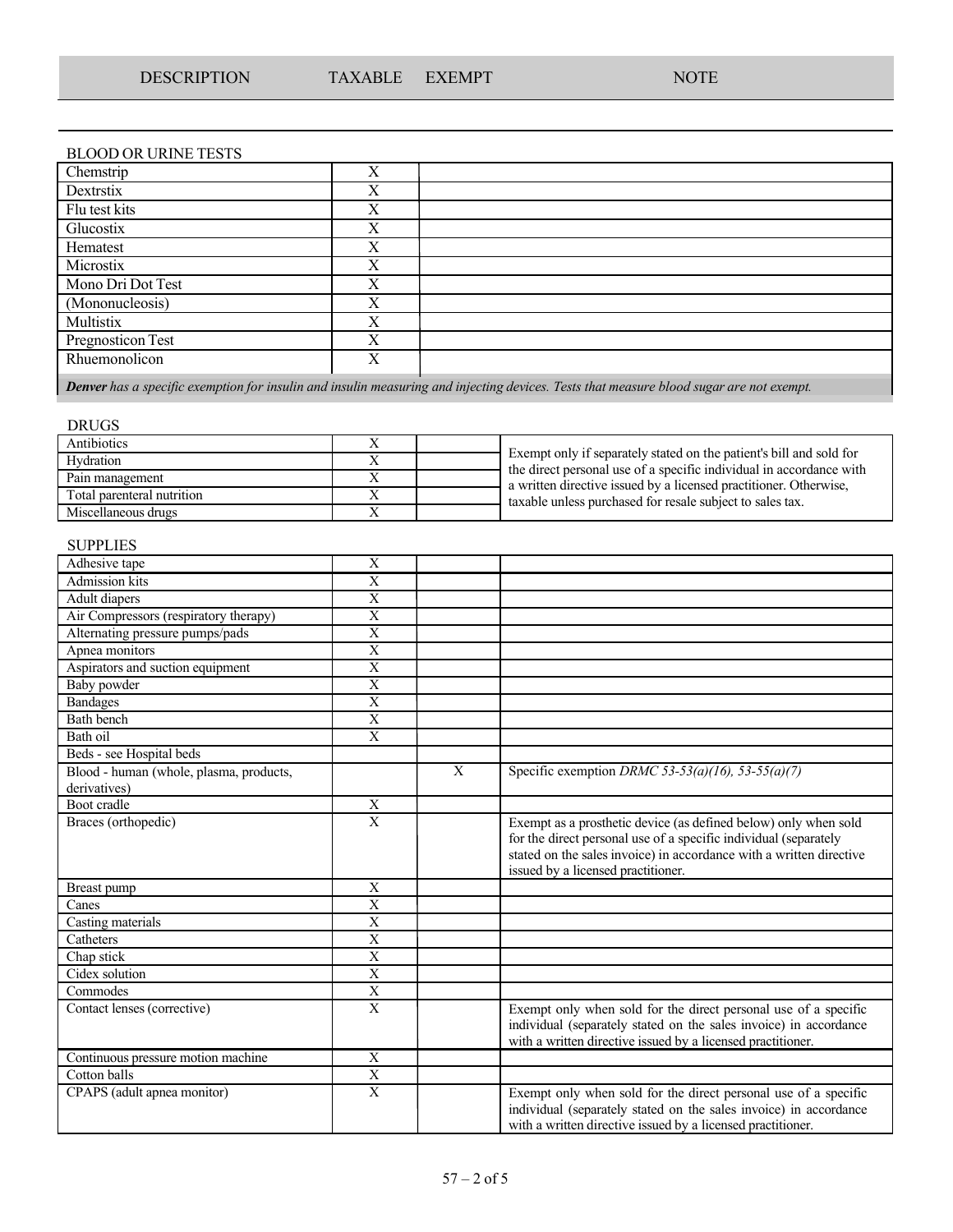| <b>DESCRIPTION</b>                                                         | <b>TAXABLE</b>                         | <b>EXEMPT</b>  | <b>NOTE</b>                                                                                                                                                                                                                                      |
|----------------------------------------------------------------------------|----------------------------------------|----------------|--------------------------------------------------------------------------------------------------------------------------------------------------------------------------------------------------------------------------------------------------|
| Crutches                                                                   | X                                      |                | Exempt only when sold for the direct personal use of a specific<br>individual (separately stated on the sales invoice).                                                                                                                          |
| Culturette                                                                 | X                                      |                |                                                                                                                                                                                                                                                  |
| Denture brush                                                              | $\overline{X}$                         |                |                                                                                                                                                                                                                                                  |
| Denture powder                                                             | X                                      |                |                                                                                                                                                                                                                                                  |
| Deodorant                                                                  | $\overline{X}$                         |                |                                                                                                                                                                                                                                                  |
| Disinfectant                                                               | $\overline{X}$                         |                |                                                                                                                                                                                                                                                  |
| Disposable diapers                                                         | $\mathbf X$                            |                |                                                                                                                                                                                                                                                  |
| Disposable pillows                                                         | $\overline{X}$                         |                |                                                                                                                                                                                                                                                  |
| Disposable thermometers<br>Disposable towels                               | $\mathbf X$<br>$\overline{X}$          |                |                                                                                                                                                                                                                                                  |
| Drape sheets                                                               | X                                      |                |                                                                                                                                                                                                                                                  |
| Dressings                                                                  | $\overline{X}$                         |                |                                                                                                                                                                                                                                                  |
| <b>Eggcrated</b> mattresses                                                | $\mathbf X$                            |                |                                                                                                                                                                                                                                                  |
| Elastic bandage                                                            | $\mathbf X$                            |                |                                                                                                                                                                                                                                                  |
| Enteral formula                                                            | $\overline{X}$                         |                | Taxable at the food rate (currently 4%)                                                                                                                                                                                                          |
| Enteral pumps                                                              | $\overline{X}$                         |                |                                                                                                                                                                                                                                                  |
| Eyeglasses (corrective, including frames)                                  | X                                      |                | Exempt only when sold for the direct personal use of a specific<br>individual (separately stated on the sales invoice) in accordance<br>with a written directive issued by a licensed practitioner.                                              |
| Foot cream                                                                 | $\mathbf X$                            |                |                                                                                                                                                                                                                                                  |
| Formaldehyde solution                                                      | $\overline{X}$                         |                |                                                                                                                                                                                                                                                  |
| Formalin                                                                   | $\mathbf X$                            |                |                                                                                                                                                                                                                                                  |
| Garment bags                                                               | $\mathbf X$                            |                |                                                                                                                                                                                                                                                  |
| Gauze                                                                      | X                                      |                |                                                                                                                                                                                                                                                  |
| Gel-block Embolization Pledget                                             | $\overline{X}$                         |                |                                                                                                                                                                                                                                                  |
| Gloves                                                                     | $\mathbf X$                            |                |                                                                                                                                                                                                                                                  |
| Glucose for treatment of insulin reactions                                 |                                        | $\overline{X}$ | Specific exemption DRMC 53-53(a)(16), 53-55(a)(7)                                                                                                                                                                                                |
| Glucose (non-insulin treatment)                                            | $\mathbf X$                            |                | Exempt only when sold for the direct personal use of a specific<br>individual (separately stated on the sales invoice) in accordance<br>with a written directive issued by a licensed practitioner.                                              |
| Glucose monitor supplies                                                   | $\mathbf X$                            |                |                                                                                                                                                                                                                                                  |
| Glucose monitors                                                           | $\overline{X}$                         |                |                                                                                                                                                                                                                                                  |
| Guide wire                                                                 | $\boldsymbol{\mathrm{X}}$              |                |                                                                                                                                                                                                                                                  |
| Hearing aids and hearing aid batteries                                     |                                        | X              | Specific exemption DRMC 53-53(a)(16), 53-55(a)(7)                                                                                                                                                                                                |
| Hemodialysis products for use by a medical                                 |                                        | $\overline{X}$ | Specific exemption DRMC 53-53(a)(16), 53-55(a)(7)                                                                                                                                                                                                |
| patient                                                                    |                                        |                |                                                                                                                                                                                                                                                  |
| Hospital beds - standard<br>Hospital beds - special beds for patients with | $\mathbf X$<br>$\overline{\mathrm{X}}$ |                |                                                                                                                                                                                                                                                  |
| neuromuscular or similar debilitating<br>ailments                          |                                        |                | Exempt only when sold for the direct personal use of a specific<br>individual (separately stated on the sales invoice) in accordance<br>with a written directive issued by a licensed practitioner.                                              |
| Ice bucket                                                                 | $\mathbf X$                            |                |                                                                                                                                                                                                                                                  |
| Icepacks                                                                   | $\overline{X}$                         |                |                                                                                                                                                                                                                                                  |
| Implantable pulse generator                                                | $\overline{X}$                         |                |                                                                                                                                                                                                                                                  |
| Implants                                                                   | $\overline{X}$                         |                | Exempt as a prosthetic device (as defined below) only when sold<br>for the direct personal use of a specific individual (separately<br>stated on the sales invoice) in accordance with a written directive<br>issued by a licensed practitioner. |
| Incontinent supplies                                                       | $\mathbf X$                            |                |                                                                                                                                                                                                                                                  |
| Infusion pumps                                                             | X                                      |                |                                                                                                                                                                                                                                                  |
| Insulin                                                                    |                                        | $\mathbf X$    | Specific exemption DRMC 53-53(a)(16), 53-55(a)(7)                                                                                                                                                                                                |
| Insulin measuring & injecting devices                                      |                                        | $\overline{X}$ | Specific exemption DRMC 53-53(a)(16), 53-55(a)(7)                                                                                                                                                                                                |
| Intermittent pulsating pressure breather                                   | X                                      |                |                                                                                                                                                                                                                                                  |
| Intermittent pulsating pressure breather                                   | $\overline{X}$                         |                |                                                                                                                                                                                                                                                  |
| IV bags                                                                    | $\mathbf X$                            |                | Exempt only when sold for the direct personal use of a specific<br>individual (separately stated on the sales invoice) in accordance<br>with a written directive issued by a licensed practitioner.                                              |
| IV complete kits                                                           | $\mathbf X$                            |                |                                                                                                                                                                                                                                                  |
| IV poles                                                                   | $\overline{X}$                         |                |                                                                                                                                                                                                                                                  |
| Lamino rolls                                                               | $\mathbf X$                            |                |                                                                                                                                                                                                                                                  |
| Latex gloves                                                               | $\overline{\textbf{X}}$                |                |                                                                                                                                                                                                                                                  |
| Linen                                                                      | $\mathbf X$                            |                |                                                                                                                                                                                                                                                  |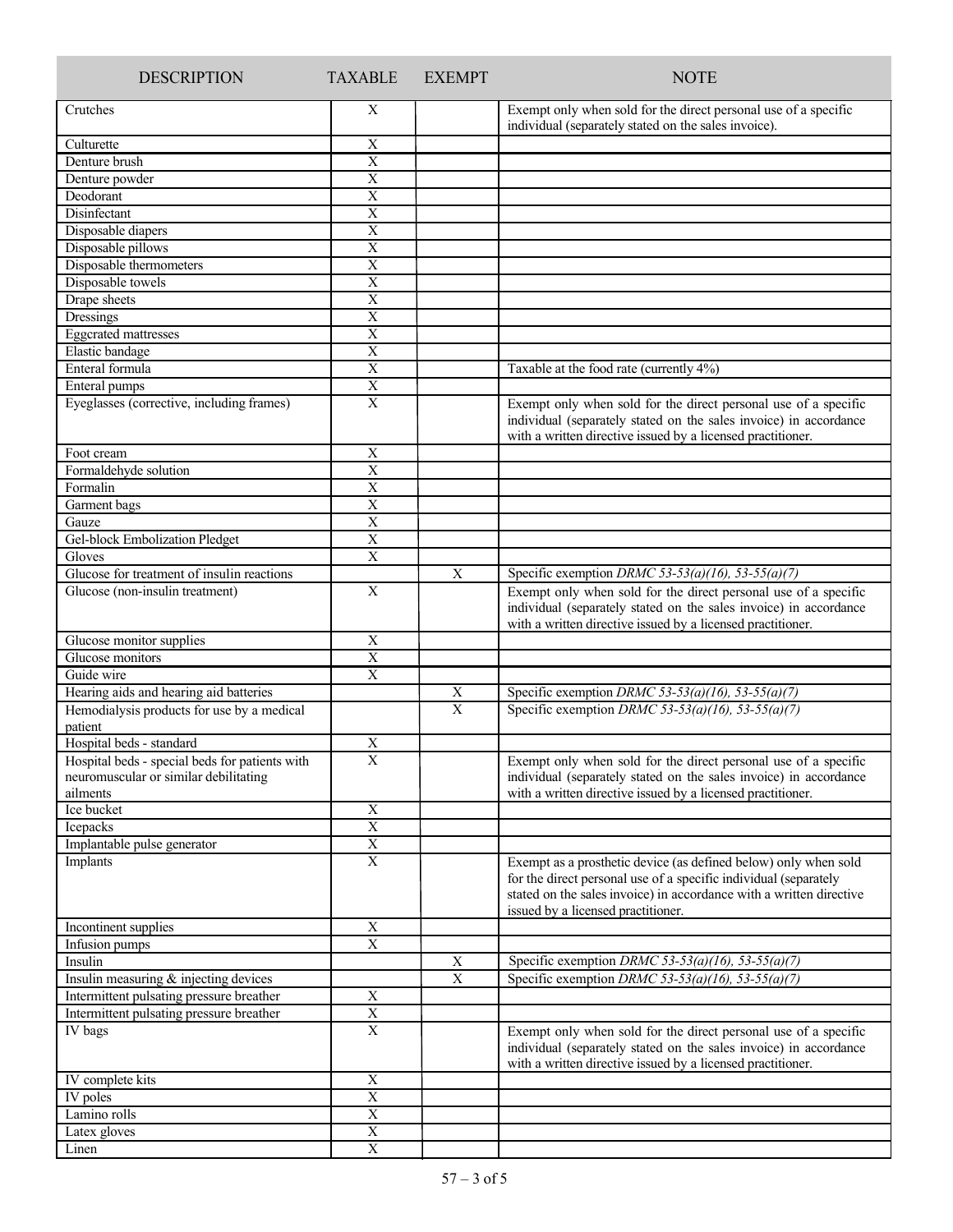| Masks                                                      | Χ                       |                |                                                                                                                                                                                                                                                  |
|------------------------------------------------------------|-------------------------|----------------|--------------------------------------------------------------------------------------------------------------------------------------------------------------------------------------------------------------------------------------------------|
| Maternity kits                                             | $\mathbf X$             |                |                                                                                                                                                                                                                                                  |
| Moisture barrier                                           | $\overline{X}$          |                |                                                                                                                                                                                                                                                  |
| Muscle stimulator                                          | $\overline{X}$          |                |                                                                                                                                                                                                                                                  |
| Nebulizers                                                 | $\mathbf X$             |                | Exempt as a prosthetic device (as defined below) only when sold                                                                                                                                                                                  |
|                                                            |                         |                | for the direct personal use of a specific individual (separately<br>stated on the sales invoice) in accordance with a written directive<br>issued by a licensed practitioner.                                                                    |
| Net parts                                                  | X                       |                |                                                                                                                                                                                                                                                  |
| Novocain                                                   | $\mathbf X$             |                |                                                                                                                                                                                                                                                  |
| Ostomy supplies                                            | $\overline{X}$          |                | Exempt as a prosthetic device (as defined below) only when sold<br>for the direct personal use of a specific individual (separately<br>stated on the sales invoice) in accordance with a written directive<br>issued by a licensed practitioner. |
| Overbed tables                                             | $\mathbf X$             |                |                                                                                                                                                                                                                                                  |
| Oxygen concentrators                                       | X                       |                | Exempt as a prosthetic device (as defined below) only when sold<br>for the direct personal use of a specific individual (separately<br>stated on the sales invoice) in accordance with a written directive<br>issued by a licensed practitioner. |
| Oxygen and oxygen products for use by a<br>medical patient |                         | $\mathbf{X}$   | Specific exemption DRMC 53-53(a)(16), 53-55(a)(7)                                                                                                                                                                                                |
| Oxygen equipment                                           | X                       |                | Exempt as a prosthetic device (as defined below) only when sold<br>for the direct personal use of a specific individual (separately<br>stated on the sales invoice) in accordance with a written directive<br>issued by a licensed practitioner. |
| Oxygen meters                                              | $\mathbf X$             |                | Exempt as a prosthetic device (as defined below) only when sold<br>for the direct personal use of a specific individual (separately<br>stated on the sales invoice) in accordance with a written directive<br>issued by a licensed practitioner. |
| Pacemakers                                                 | $\mathbf X$             |                | Exempt as a prosthetic device (as defined below) only when sold<br>for the direct personal use of a specific individual (separately<br>stated on the sales invoice) in accordance with a written directive<br>issued by a licensed practitioner. |
| Pacifier                                                   | X                       |                |                                                                                                                                                                                                                                                  |
| Pad Geo Mait Cha                                           | X                       |                |                                                                                                                                                                                                                                                  |
| Pads allura care                                           | $\mathbf X$             |                |                                                                                                                                                                                                                                                  |
| Parenteral nutrition (via catheter)                        | $\mathbf X$             |                | Exempt only when sold for the direct personal use of a specific                                                                                                                                                                                  |
|                                                            |                         |                | individual (separately stated on the sales invoice) in accordance<br>with a written directive issued by a licensed practitioner.                                                                                                                 |
| Patient lifts                                              | $\mathbf X$             |                |                                                                                                                                                                                                                                                  |
| Percussors                                                 | $\overline{X}$          |                |                                                                                                                                                                                                                                                  |
| Pressure roll                                              | $\overline{\text{X}}$   |                |                                                                                                                                                                                                                                                  |
| Prosthetic devices                                         |                         | $\overline{X}$ | See definition below                                                                                                                                                                                                                             |
| Pump cassettes                                             | X                       |                |                                                                                                                                                                                                                                                  |
| Retainers                                                  | $\overline{X}$          |                |                                                                                                                                                                                                                                                  |
| Room deodorizer                                            | $\overline{\textbf{X}}$ |                |                                                                                                                                                                                                                                                  |
| Rubber gloves                                              | $\overline{\text{X}}$   |                |                                                                                                                                                                                                                                                  |
| Saline (non-IV)                                            | $\overline{\textbf{X}}$ |                |                                                                                                                                                                                                                                                  |
| Saline for IV                                              | $\mathbf X$             |                | Exempt only when sold for the direct personal use of a specific<br>individual (separately stated on the sales invoice) in accordance<br>with a written directive issued by a licensed practitioner.                                              |
| Sanitary belts                                             | $\mathbf X$             |                |                                                                                                                                                                                                                                                  |
| Sanitary pads                                              | $\overline{X}$          |                |                                                                                                                                                                                                                                                  |
| Scrub brush                                                | $\overline{X}$          |                |                                                                                                                                                                                                                                                  |
| Set feeding drip                                           | $\overline{X}$          |                |                                                                                                                                                                                                                                                  |
| Shampoo                                                    | $\overline{X}$          |                |                                                                                                                                                                                                                                                  |
| Shave cream                                                | $\overline{X}$          |                |                                                                                                                                                                                                                                                  |
| Shroud                                                     | $\overline{\textbf{X}}$ |                |                                                                                                                                                                                                                                                  |
| Skin care lotion                                           | $\overline{\text{X}}$   |                |                                                                                                                                                                                                                                                  |
| Sling (arm)                                                | $\overline{\text{X}}$   |                |                                                                                                                                                                                                                                                  |
| Slippers                                                   | $\overline{\textbf{X}}$ |                |                                                                                                                                                                                                                                                  |
|                                                            |                         |                |                                                                                                                                                                                                                                                  |